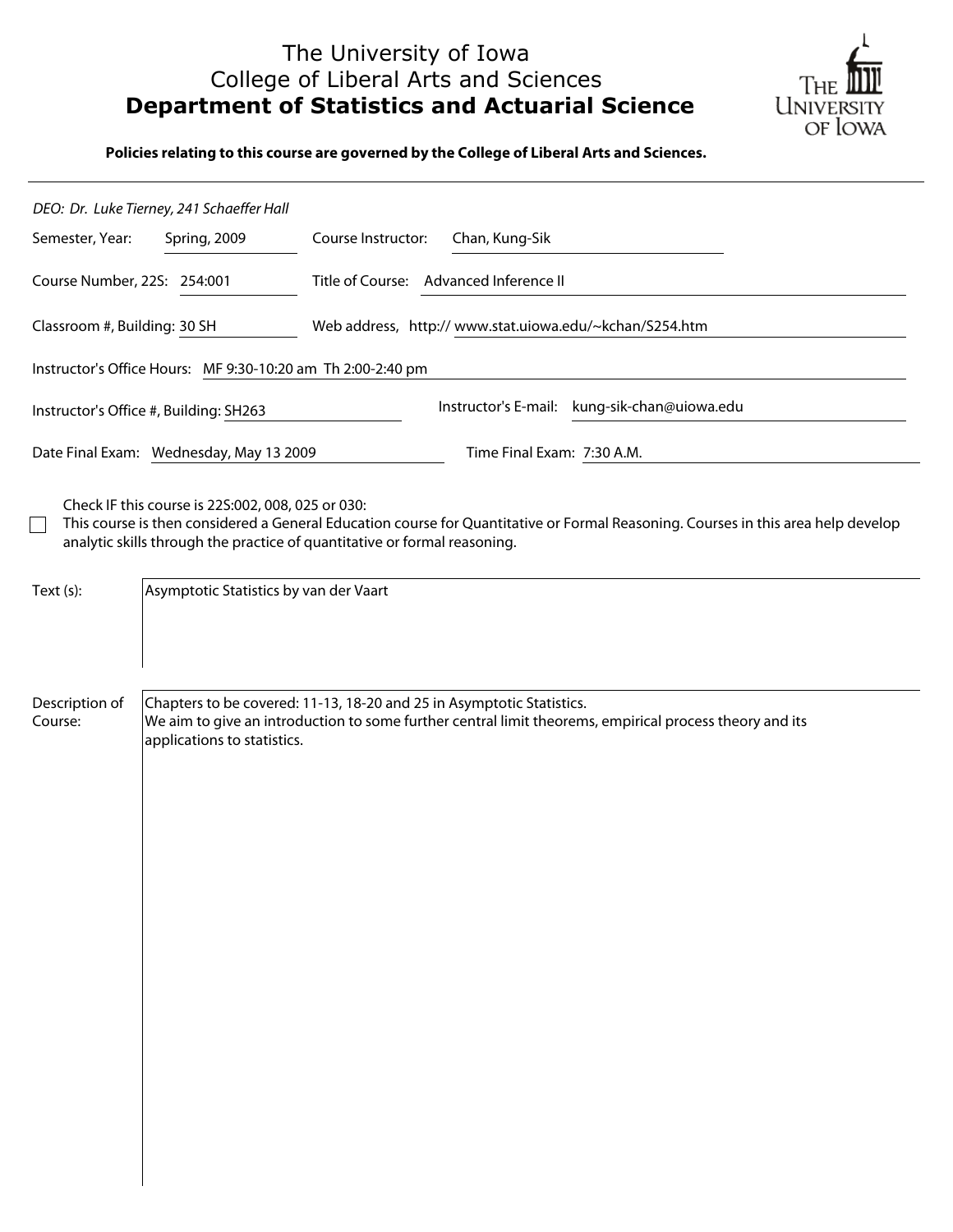Grading System Your grade for this course will be assigned according and Use of  $+/-$  to the following approximate scale:

> 90 t0 100 A 80 to 89 B 70 to 79 C 60 to 69 D  $|0 \text{ to } 59 \text{ F}|$

This scale is not absolute, and the cutoff points may vary depending on the

Exams and Percentage of Final Grade: **Ouizzes**  Midterms Final Exam

Homework, 20% Exam 1 Friday Feb 27, 25% Exam 2 Wednesday April 15, 25% Final Exam Wednesday, May 13 2009, 30%

Course Policies: Class Attendance Participation in class discussions Timely completion of assignments Homework must be handed in by the BEGINNING of the lecture on the due date. Late homework will be marked but NO CREDIT will be given. Each homework carries approximately equal weight and the one with the lowest mark will be dropped from the determination of the final grade. Discussion with fellow students on the exercises of the homework is allowed. However, each student should submit his or her OWN solutions.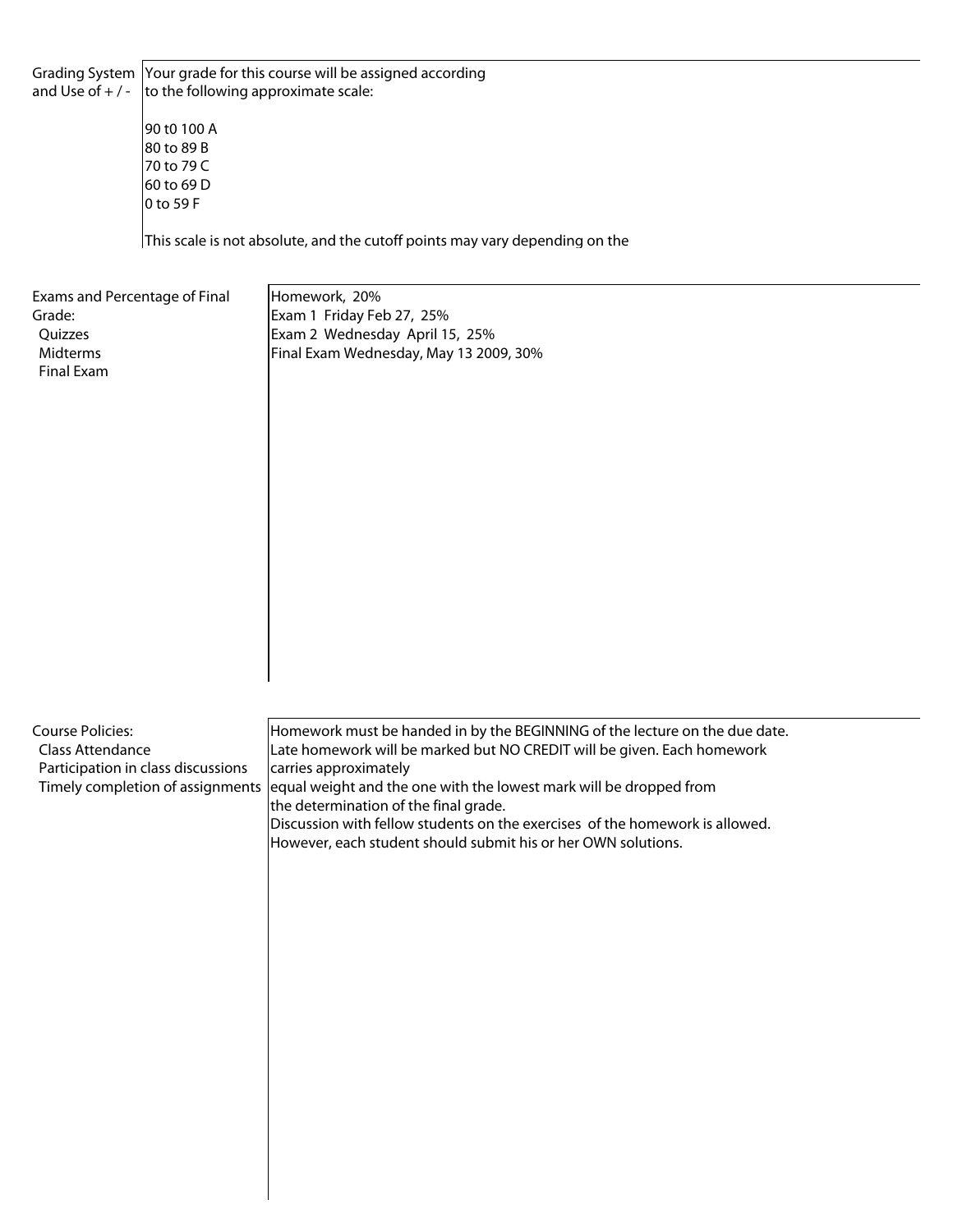| Assignments:   |  |  |
|----------------|--|--|
|                |  |  |
|                |  |  |
|                |  |  |
|                |  |  |
|                |  |  |
|                |  |  |
|                |  |  |
|                |  |  |
|                |  |  |
|                |  |  |
|                |  |  |
|                |  |  |
|                |  |  |
|                |  |  |
|                |  |  |
|                |  |  |
|                |  |  |
| Miscellaneous: |  |  |
|                |  |  |
|                |  |  |
|                |  |  |
|                |  |  |
|                |  |  |
|                |  |  |
|                |  |  |
|                |  |  |
|                |  |  |
|                |  |  |
|                |  |  |
|                |  |  |
|                |  |  |
|                |  |  |
|                |  |  |
|                |  |  |
|                |  |  |
|                |  |  |
|                |  |  |
|                |  |  |
|                |  |  |
|                |  |  |
|                |  |  |
|                |  |  |
|                |  |  |
|                |  |  |
|                |  |  |
|                |  |  |
|                |  |  |
|                |  |  |
|                |  |  |
|                |  |  |
|                |  |  |